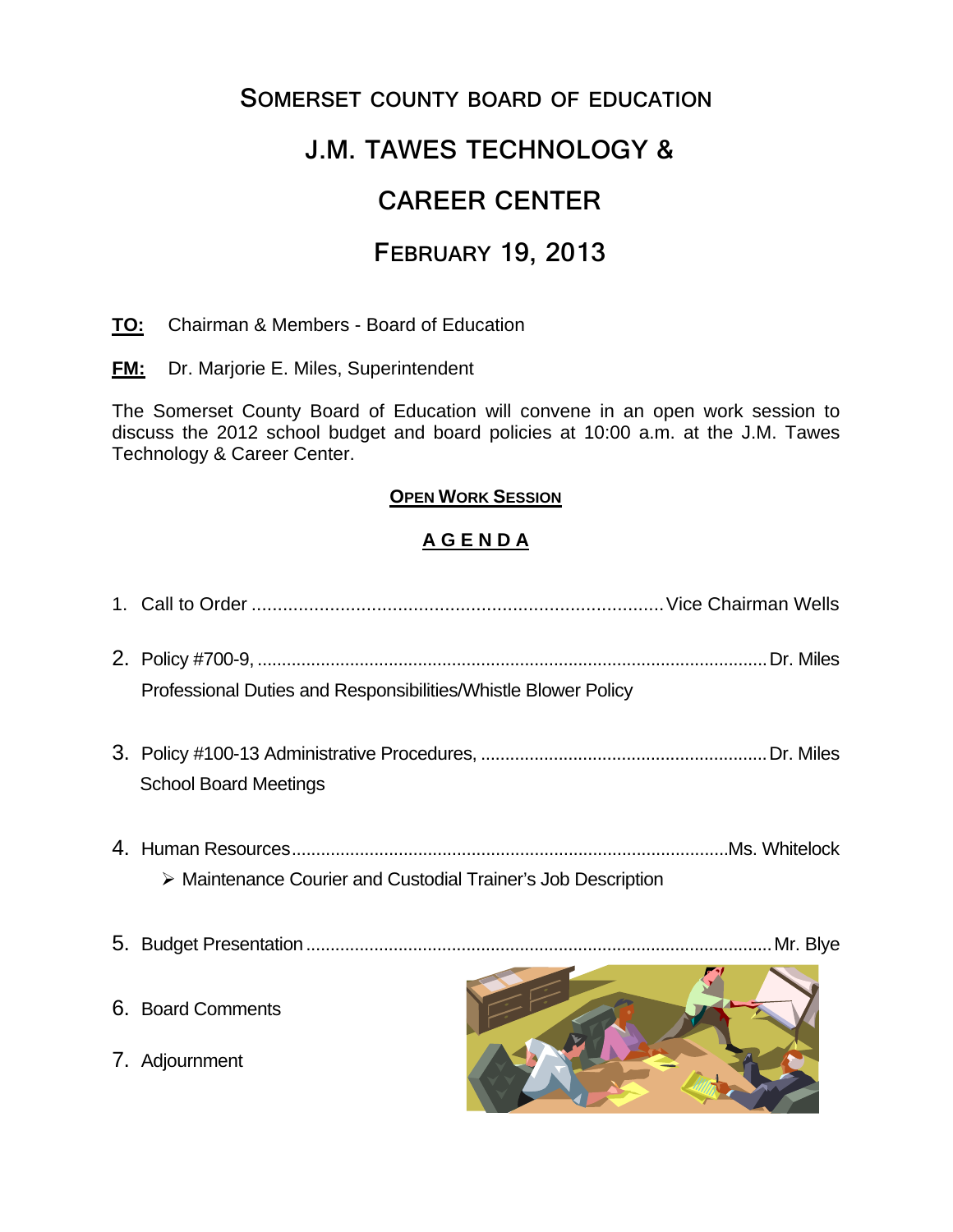### **SOMERSET COUNTY BOARD OF EDUCATION Crisfield Academy & High School February 19, 2013**

#### **A G E N D A**

*Times are intended for guidance only; unless changed by the Board, the order in which items appear will be followed.* 

The Somerset County Board of Education will meet in an open work session on **Tuesday, February19, 2013** at **10:00 a.m**. at the J.M. Tawes Technology & Career Center.

The Somerset County Board of Education will hold an open regular session at **4:30 p.m.** on **Tuesday, February 19, 2013** at Crisfield Academy & High School to immediately consider meeting in a closed session to review and approve closed minutes, to discuss personnel matters (Section 10-508  $(a)(1)$ , to consult with legal counsel (Section 10-508  $(a)(7)$ , and to perform administrative functions (Section 10-503), pursuant to the Maryland Annotated Code. The Board will reconvene in the open regular meeting at **6:00 p.m.**

**1.** Convene in Open Regular Session –**4:30 p.m.** 

| 4. |  |
|----|--|
| 5. |  |
|    |  |
|    |  |

**8.** Consider Meeting in Closed Session for the reasons listed below, pursuant to Section 10-508 of the *Maryland Annotated Code*:

- a. To review and approve minutes of previous closed meetings
	- January 10, 2013
	- January 15, 2013
	- January 22, 2013
	- January 30, 2013
	- February 6, 2013
- b. To perform administrative functions Section 10-503
	- Discussion of Board Administrative Procedures
- c. To discuss personnel matters  $-$  Section 10-508(a)
	- New Hires, Retires, and Resignations
- d. To consult with legal counsel to obtain legal advice  $-$  Section 10-508(a)(7)
- **9.** Convene in Open Regular Session **6:00 p.m.**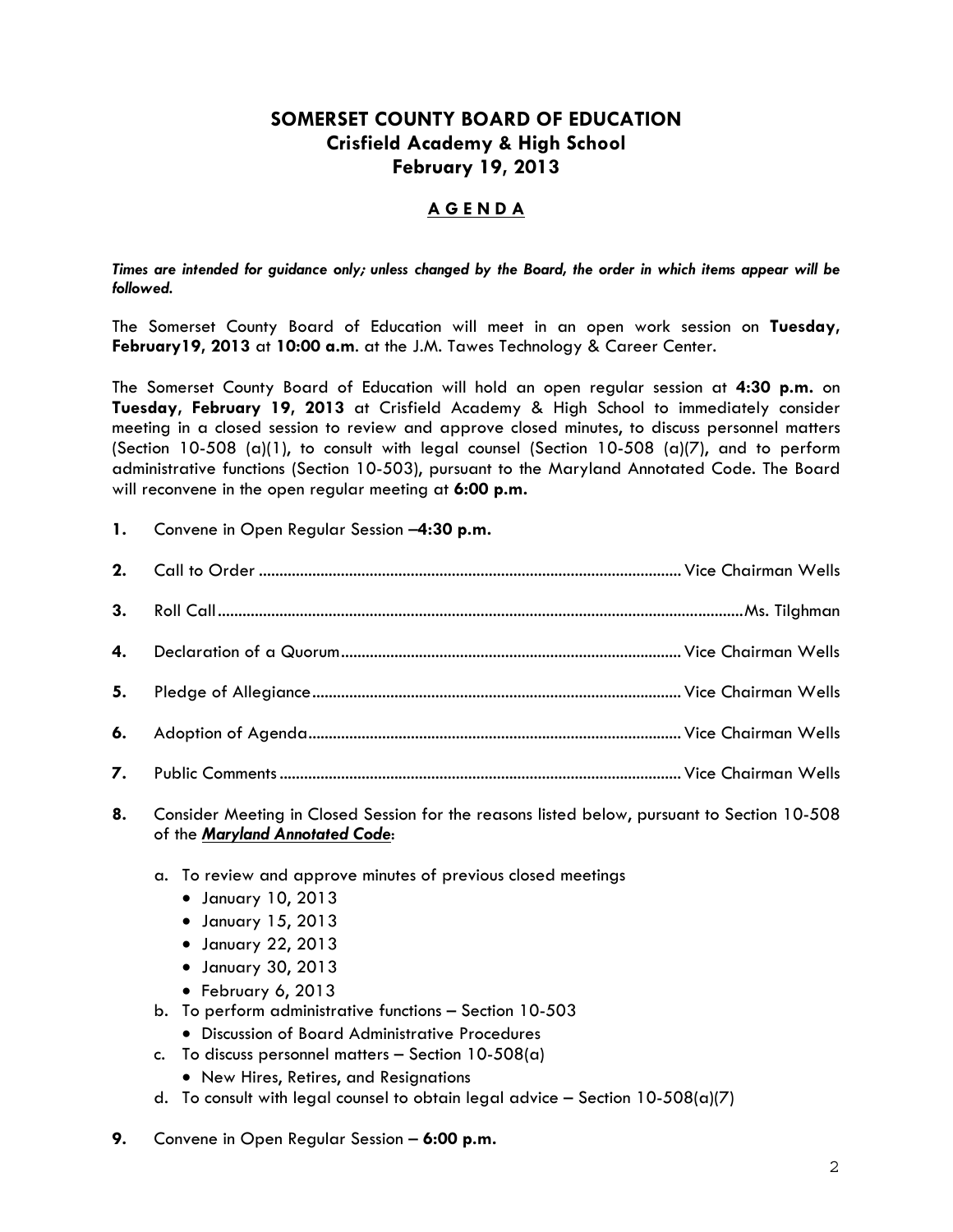- **10.** Approval of Open Session Minutes ................................................................. Vice Chairman Wells
	- January 10, 2013 Open Special Meeting
	- January 15, 2013 Open Regular Meeting
	- January 22, 2013 Open Special Meeting
	- January 30, 2013 Open Special Meeting
	- February 6, 2013 Special Open Meeting
- **11.** Announcement of Closed Session Meetings
	- $\triangleright$  January 10, 2013
		- Performed Administrative Functions Section 10-503
			- $\triangleright$  Board's Annual Evaluation
		- Discussed Personnel Matters Section 10-508 (a)(1)
			- $\triangleright$  New Hires, Retires, Resignations
			- $\triangleright$  Superintendent's Evaluation
		- Received Advice from Legal Counsel Section 10-508(a)(7)
	- $\triangleright$  January 15, 2013
		- Reviewed and approved minutes of December 18, 2013
		- Performed administrative functions Section 10-503 Discussion of the Board's Administrative Procedures
		- Discussed Personnel Matters Section 10-508(a)(1)  $\triangleright$  New Hires, Retires, Resignations
		- Consulted with legal counsel to obtain legal advice Section  $10-508(a)(7)$
		- Discussed contracts Section 10-508 (a)(14) Transportation Personnel
	- $\triangleright$  January 22, 2013
		- Performed Administrative Functions Section 10-503
			- $\triangleright$  Board's Annual Evaluation
	- January 30, 2013
		- Discussed Public Safety Issues Section 10-508 (a) (14)
		- $\triangleright$  School Safety, Emergency Plans, and Truancy Mitigation
	- $\triangleright$  February 6, 2013
		- Discussed Personnel Matters Section 10-508 (a)(7)
			- Transportation Personnel/Board Personnel
	- $\triangleright$  February 19, 2013
		- Performed Administrative Functions Section 10-503 Discussed Board Policy & Procedures
		- Discussed Personnel Matters Section 10-508 (a)(1)
			- $\triangleright$  New Hires, Retires, Resignations
			- > National Board Certified Staff
			- $\triangleright$  Out of County Trip Approval Superintendent
		- Received Advice from Legal Counsel Section 10-508(a)(7)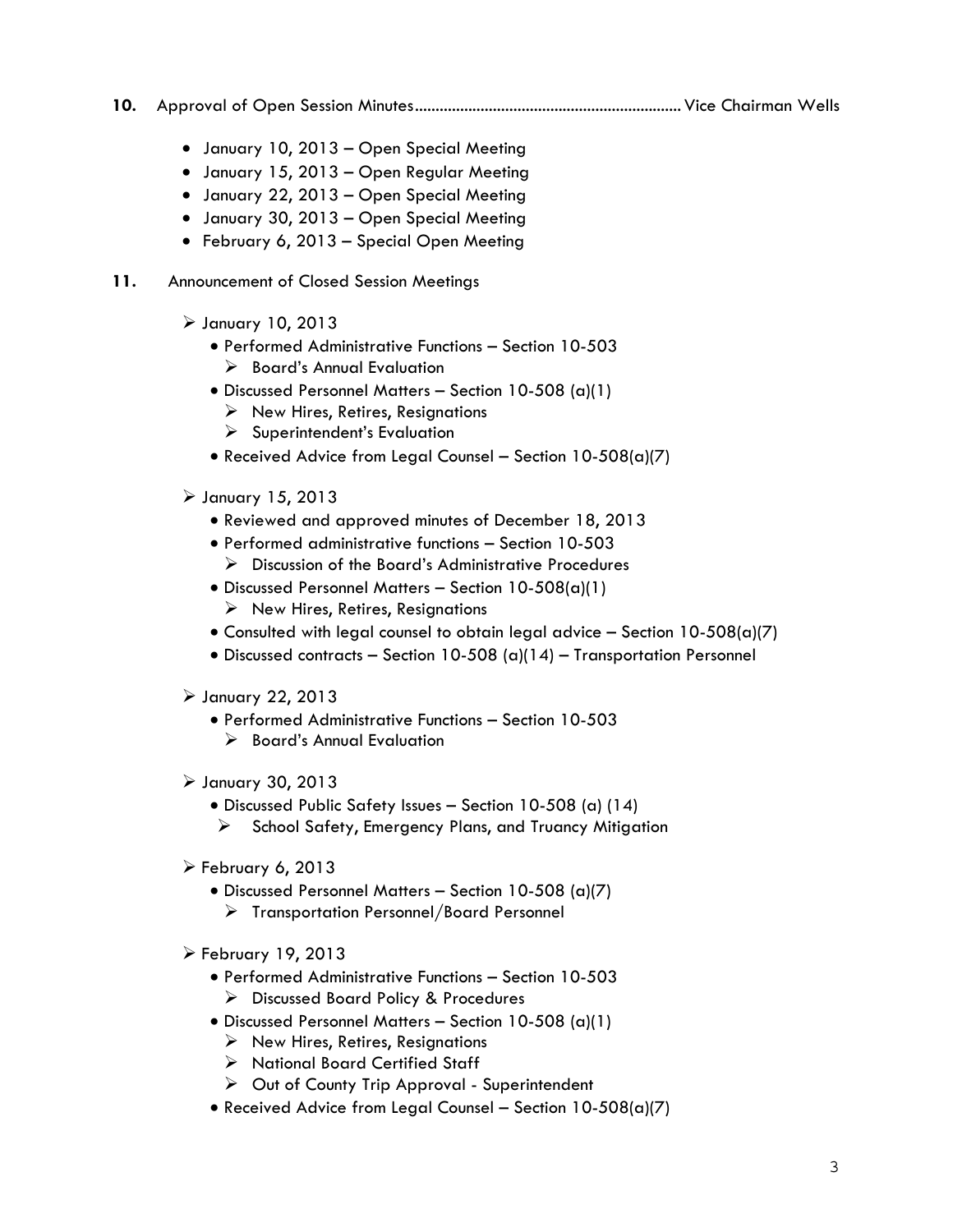| 12. |                     |                                                                                                                                                                       |  |  |  |
|-----|---------------------|-----------------------------------------------------------------------------------------------------------------------------------------------------------------------|--|--|--|
| 13. |                     | <b>OLD BUSINESS</b>                                                                                                                                                   |  |  |  |
|     |                     | A. Human Resources                                                                                                                                                    |  |  |  |
|     |                     | > Maintenance Courier and Custodial Trainer<br>(See Tab 13-A1)                                                                                                        |  |  |  |
| 14. | <b>NEW BUSINESS</b> |                                                                                                                                                                       |  |  |  |
|     |                     | $\triangleright$ Common Core and PARCC Transitions<br>(See Tab 14-A)                                                                                                  |  |  |  |
|     |                     | <b>B.</b> Finance                                                                                                                                                     |  |  |  |
|     |                     | (See Tab 14-B1)                                                                                                                                                       |  |  |  |
|     |                     | (See Tab 14-B2)                                                                                                                                                       |  |  |  |
|     |                     | $\triangleright$ Elementary Expansion to the Promise Academy<br>$\triangleright$ Elementary Expansion of the High Roads Academy<br>(See Tab 14-C)                     |  |  |  |
|     |                     | $\triangleright$ Attendance<br>Ms. Carter<br>$\triangleright$ Discipline Data<br>$\triangleright$ Interventions<br>$\triangleright$ Homeless Update<br>(See Tab 14-D) |  |  |  |
|     | Е.                  | <b>Facilities and Transportation</b>                                                                                                                                  |  |  |  |
|     |                     | (See Tab 14-E1)                                                                                                                                                       |  |  |  |
|     |                     | (See Tab 14-E2)                                                                                                                                                       |  |  |  |
|     |                     | (See Tab 14-E3)                                                                                                                                                       |  |  |  |
|     |                     | (See Tab 14-E4)                                                                                                                                                       |  |  |  |